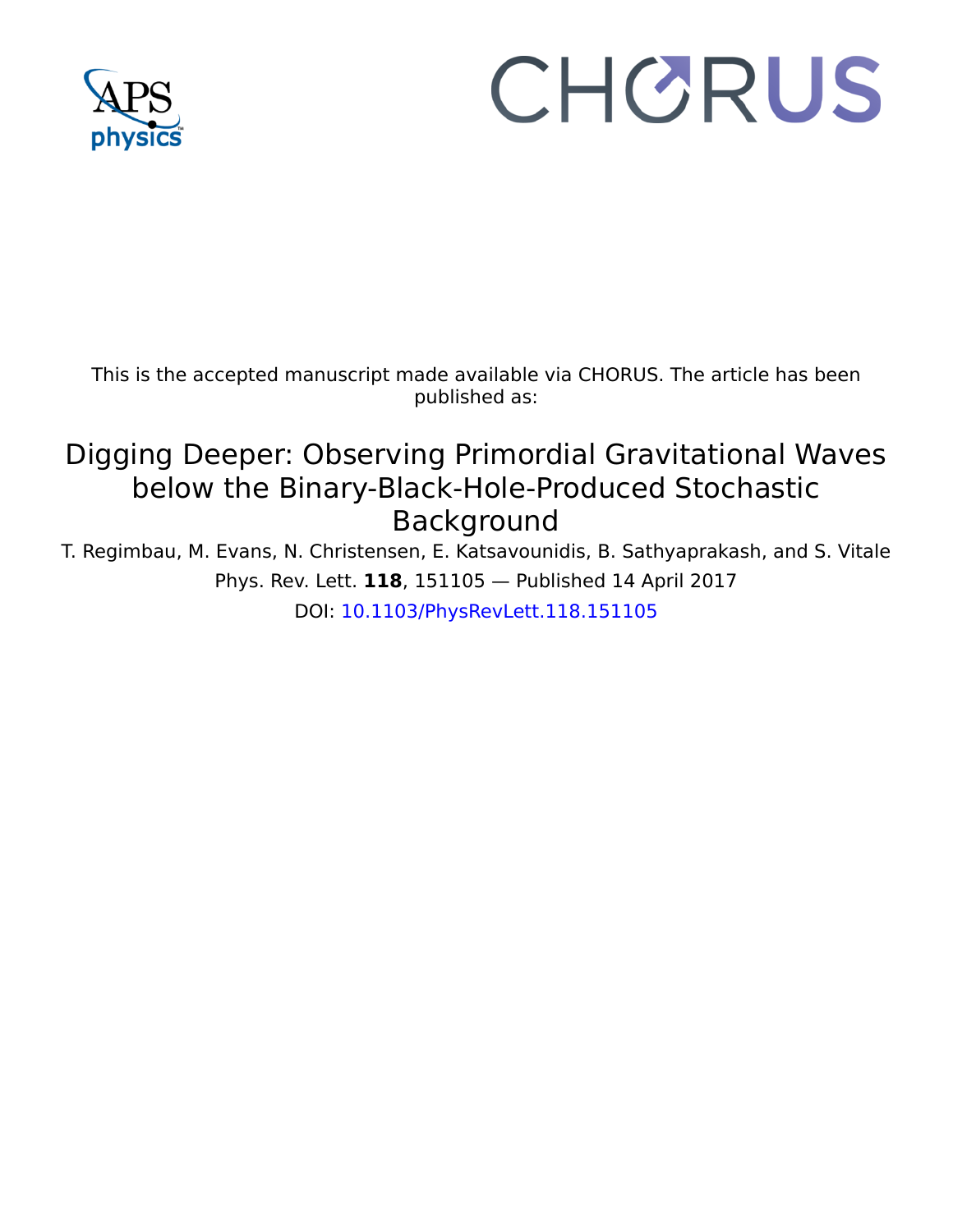## Digging deeper: Observing primordial gravitational waves below the binary black hole produced stochastic background

T. Regimbau,<sup>1, a</sup> M. Evans,<sup>2</sup> N. Christensen,<sup>1, 3, b</sup> E. Katsavounidis,<sup>2</sup> B. Sathyaprakash,<sup>4, 5, c</sup> and S. Vitale<sup>2</sup>

 $1$ Artemis, Université Côte d'Azur, CNRS, Observatoire Côte d'Azur, CS 34229, Nice cedex 4, France

 ${}^{2}LIGO$ , Massachusetts Institute of Technology, Cambridge, MA 02139, USA

<sup>3</sup>Physics and Astronomy, Carleton College, Northfield MN 55057, USA

<sup>4</sup>Department of Physics, The Pennsylvania State University, University Park, PA 16802, USA

<sup>5</sup> School of Physics and Astronomy, Cardiff University, Cardiff, CF24 3AA, UK

(Dated: February 28, 2017)

The merger rate of black hole binaries inferred from the detections in the first Advanced LIGO science run, implies that a stochastic background produced by a cosmological population of mergers will likely mask the primordial gravitational-wave background. Here we demonstrate that the next generation of ground-based detectors, such as the Einstein Telescope and Cosmic Explorer, will be able to observe binary black hole mergers throughout the universe with sufficient efficiency that the confusion background can potentially be subtracted to observe the primordial background at the level of  $\Omega_{\rm GW} \simeq 10^{-13}$  after five years of observation.

PACS numbers: 04.80.Nn, 04.25.dg, 95.85.Sz, 97.80.-d

 $Introduction$  — According to various cosmological scenarios, we are bathed in a stochastic primordial gravitational-wave background (PGWB) produced in the very early stages of the Universe. Proposed theoretical models include the amplification of vacuum fluctuations during inflation[1–3], pre-Big Bang models [4–6], cosmic (super)strings  $[7-10]$  or phase transitions  $[11-13]$ . The detection of a primordial background would have a profound impact on our understanding of the evolution of the Universe, as it represents a unique window on its first instants, up to the limits of the Planck era, and on the physical laws that apply at the highest energy scales.

In addition to the PGWB, an astrophysical background is expected to result from the superposition of a large number of unresolved sources since the beginning of stellar activity (see [14], for a review of different sources that could produce an astrophysical background). The astrophysical background potentially contains a wealth of information about the history and evolution of a population of point sources, but it is a confusion noise background that is detrimental to the observation of the PGWB. In this Letter we show that at the sensitivity levels envisaged for third generation detectors such as the Einstein Telescope (ET) [15] and Cosmic Explorer (CE) [16], it will be possible to detect most of the sources, giving hope that the confusion background can be subtracted from the data, enabling the study of a PGWB. This problem is similar to the one investigated by [17, 18] in the context of the Big Bang Observer.

On September  $14^{th}$ , 2015, Advanced LIGO [19-21] directly detected gravitational-waves (GWs) from the collision of two stellar-mass black holes at a redshift of  $z \sim 0.1$ 

(GW150914) [22, 23]. The inferred component masses of  $m_1 = 36$  M<sub> $\odot$ </sub> and  $m_2 = 29$  M<sub> $\odot$ </sub> are larger than those of candidate black holes in X-ray binaries inferred from reliable dynamical measurements [24]. This first detection suggests the existence of a population of black holes with relatively large masses, that might have formed in lowmetallicity stellar environments [24], either through the evolution of an isolated massive binary in a galaxy [25] or through mass segregation and dynamical interactions in a dense globular system [26].

LIGO discoveries during the first observing run included a high-confidence ( $> 5\sigma$ ) detection of a second merger event GW151226 and a marginal event of lower significance  $( $2\sigma$ ) LVT151012, both believed to be bi$ nary black hole (BBH) mergers. GW151226 resulted from the merger of black holes of mass  $m_1 = 14.2$  M<sub>o</sub> and  $m_2 = 7.5$  M<sub> $\odot$ </sub> [27], and LVT151012 is believed to have resulted from the merger of black holes of mass  $m_1 = 23 \,\mathrm{M}_{\odot}$  and  $m_2 = 13 \,\mathrm{M}_{\odot}$  [27]. These observations indicate that many more detections will occur in the future and have provided the tightest constraints on the rate of such events [28].

Besides the loudest and closest events that can be detected individually by the Advanced LIGO - Advanced Virgo network, the population of undetected sources at larger redshift is expected to create a significant astrophysical background [29]. The background from the population of binary neutron stars (BNSs) and BBHs has been investigated by many authors in the past (see  $[14, 30-35]$ , for the most recent papers), who suggested that Advanced LIGO and Advanced Virgo had a realistic chance of detecting this background after a few years of operation with the standard cross-correlation method, even if this background is nor continuous (no overlap of the sources) or Gaussian [36].

In Ref. [29] the LIGO and Virgo collaborations calcu-

a regimbau@oca.eu

<sup>b</sup> nelson.christensen@oca.eu

<sup>c</sup> bss25@psu.edu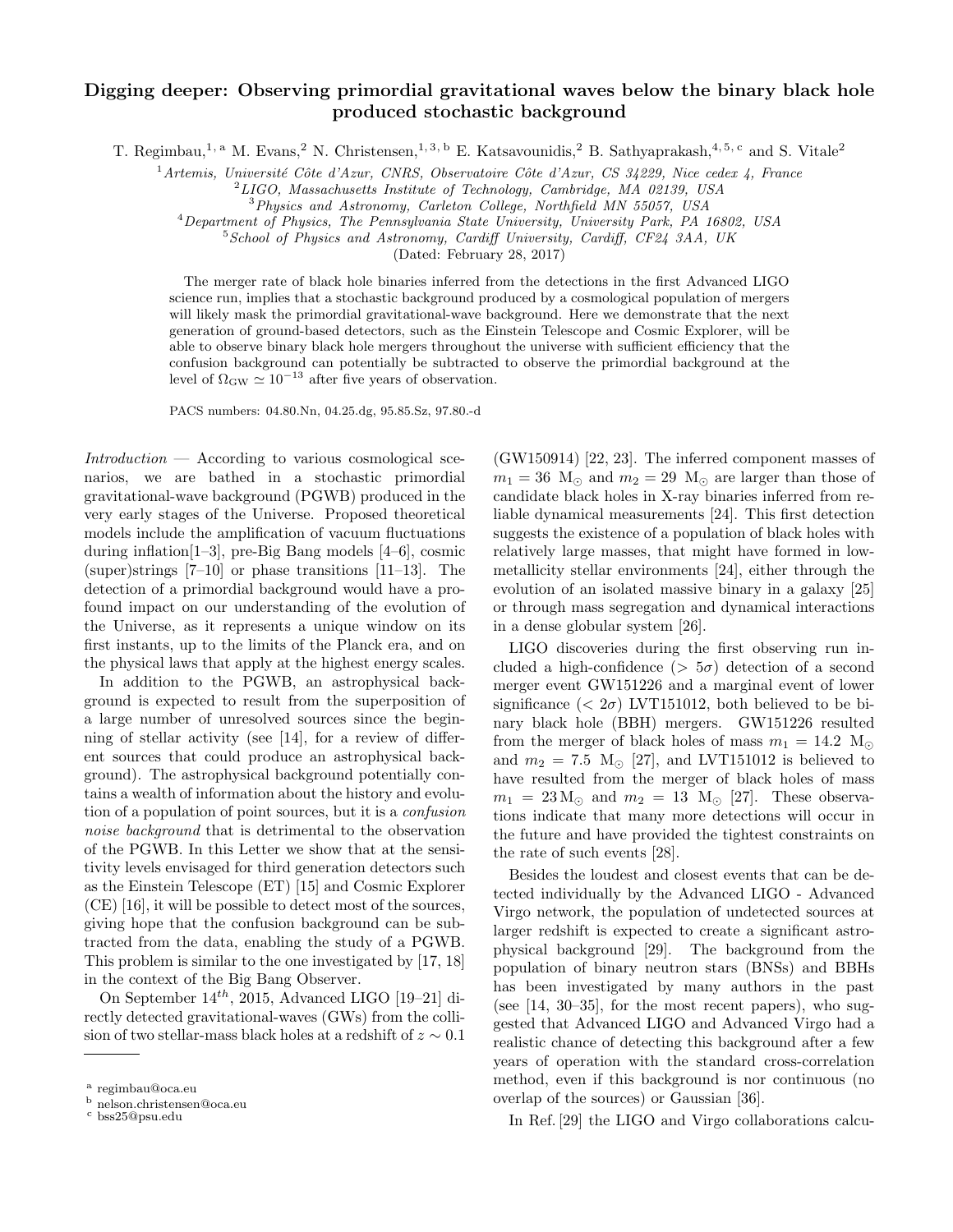lated the contribution to the stochastic background from BBHs with the same masses as GW150914. Taking into account the statistical uncertainty in the rate, they found that the stochastic signal could be detected, in the most optimistic case, even before the design sensitivity of the instruments is reached, but more likely after a few years of their operation at design sensitivity. It was also shown that lower mass systems that are too faint to be detected individually could add a significant contribution to the background. Following this first paper, other authors have investigated the implication of GW150914 for the confusion background, including models of metallicity evolution with redshift and mass distributions [37, 38], and arrived at the same conclusion: the background from BBHs is likely to be higher than previously expected and may dominate over the primordial background.

In this paper, we use Monte Carlo simulations to calculate the confusion background from BBHs observed by networks of ground-based detectors. We study the potential reduction in the level of this background as more BBH signals are detected, and can be subtracted from the data, because of the improved sensitivity of ET [15] and CE [16] compared to advanced detectors. We show that the confusion background of astrophysically produced GWs can be significantly reduced, paving the way to observe the primordial background. We do not investigate subtraction techniques in detail, nor the residual resulting from the subtraction, but assume that the signals can be removed with high enough accuracy to search for an underlying stochastic gravitational wave background of a different origin.

Simulation of a population  $\mathcal{L}$  In order to calculate the total contribution of BBHs to the confusion background, we consider the fiducial model of Ref. [29] and generate an extra-galactic population of BBHs using the Monte Carlo procedure described in [36, 39, 40] and summarized below.

- The intrinsic masses  $m_1, m_2$  (in the source frame) are selected from one of the two astrophysical distributions considered in Ref. [27]: (i) model A: powerlaw distribution of the primary (i.e., larger mass) companion  $p(m_1) \propto m_1^{-2.35}$ , and uniform distribution of the secondary and (ii) model B: uniform distribution in the logarithm of the component masses  $p(m_1, m_2) \propto m_1^{-1} m_2^{-1}$ . In addition, we require that the component masses take values in the range 5– 100 M<sub> $\odot$ </sub> with  $m_1 + m_2 < 100$  M<sub> $\odot$ </sub>.
- The redshift is drawn from a probability distribution  $p(z)$

$$
p(z) = \frac{R_z(z)}{\int_0^{20} R_z(z) dz}
$$
 (1)

obtained by normalizing the merger rate (in the observer frame) per interval of redshift, over the range  $z \in 0-20$ , and

$$
R_z(z) = \int \frac{R_m(z)}{1+z} \frac{dV}{dz}(z) dz.
$$
 (2)

Here  $\frac{dV}{dz}$  is the comoving volume element and  $R_m$ (in the source frame) is the rate per volume, given by:

$$
R_m(z) = \int_{t_{\min}}^{t_{\max}} R_f(z_f) P(t_d) dt_d, \tag{3}
$$

where  $R_f(z)$  is the massive binary formation rate,  $P(t_d)$  the distribution of the time delay  $t_d$  between the formation of the massive progenitors and their merger,  $z_f$  is the redshift at the formation time  $t_f = t(z) - t_d$ , and  $t(z)$  is the age of the Universe at merger. The value of  $R_m$  at  $z = 0$  corresponds to the local rate estimated from the first LIGO observation run [27], which is  $99^{+138}_{-70}$  Gpc<sup>-3</sup>yr<sup>-1</sup> for model A and  $30^{+43}_{-21}$  Gpc<sup>-3</sup>yr<sup>-1</sup> for model B.

We assume that  $R_f(z)$  follows the cosmic star formation rate and we use the recent model of [41], based on the gamma-ray burst rate of [42] and on the normalization described in [43, 44]. We also assume that black holes of 30  $M_{\odot}$  or larger can only be formed below the metallicity threshold  $Z_c = Z_{\odot}/2$  [24, 29]. The metallicity is drawn from a  $log_{10}$ -normal distribution with a standard deviation of 0.5 around the mean at each redshift [45] calculated from the mean metallicity-redshift relation of Ref. [46], rescaled upwards by a factor of 3 to account for local observations [41, 47]. We further assume that the time delay distribution follows  $P(t_d) \propto t_d^{\alpha}$ , with  $\alpha = -1$  for  $t_d > t_{\text{min}}$  [48–55], where  $t_{\text{min}} = 50$  Myr is the minimum delay time for a massive binary to evolve until coalescence [e.g., 56, and a maximum time delay  $t_{\text{max}}$  equal to the Hubble time.

- The location in the sky  $\hat{\Omega}$ , the cosine of the orientation  $\iota$ , the polarization  $\psi$  and the phase of the signal at coalescence  $\phi_0$ , were drawn from uniform distributions.
- For each BBH, we determine if its resultant GW emission is detectable in a given detector network. The signal-to-noise ratio (SNR),  $\rho_A$ , detected by matched filtering with an optimum filter in the ideal case of Gaussian noise, in a detector labelled  $A$ , is:

$$
\rho_A^2 = 4 \int_0^\infty \frac{\left| F_{+,A} \tilde{h}_+ + F_{\times,A} \tilde{h}_\times \right|^2}{S_{n,A}} \, \mathrm{d}f,\tag{4}
$$

where  $f$  is the GW frequency in the observer frame,  $h_+$  and  $h_\times$  the Fourier transforms of the GW strain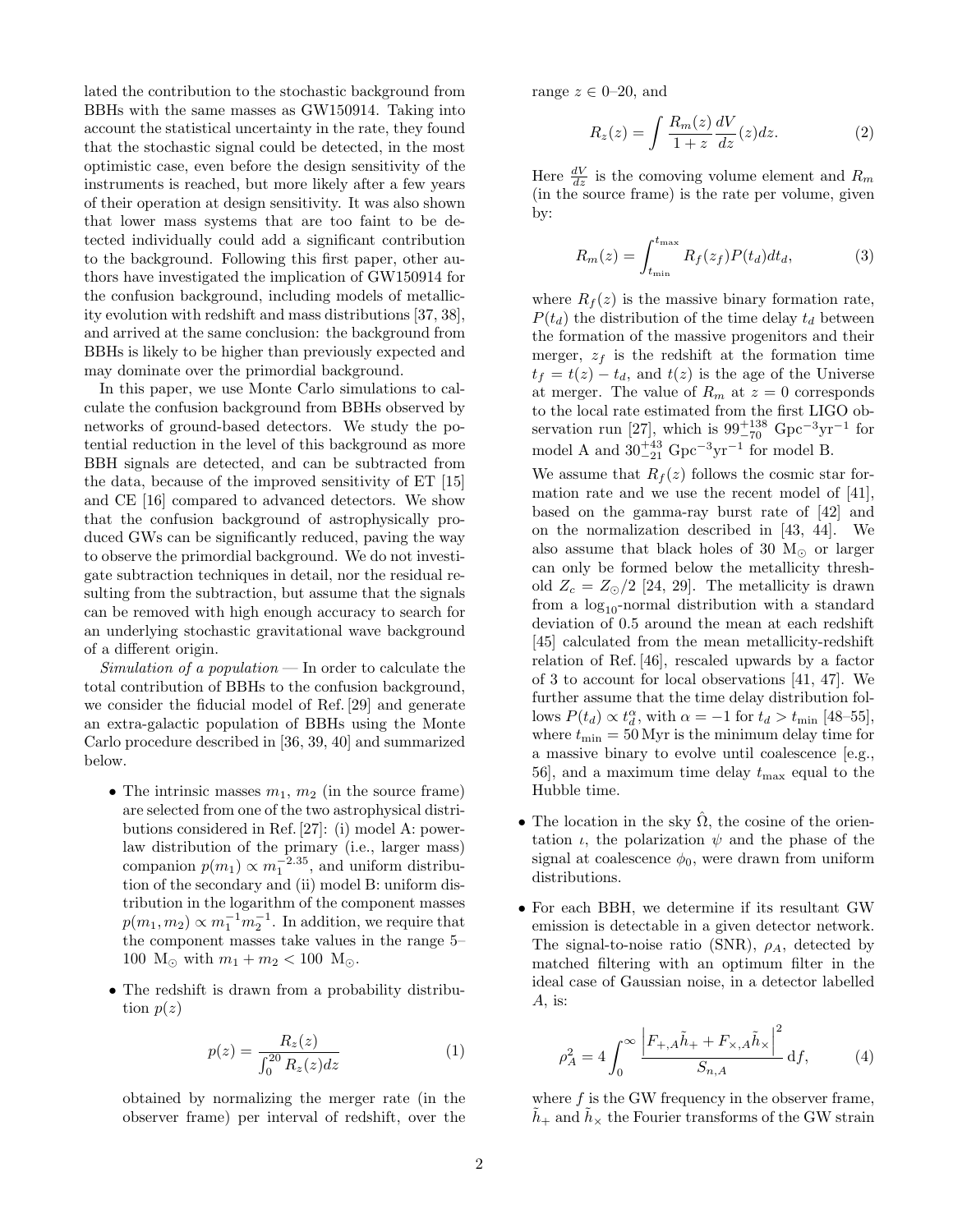amplitudes of  $+$  and  $\times$  polarisations that includes inspiral, merger and ringdown phases of the signal [57],  $F_{+,A}$  and  $F_{\times,A}$  are the antenna response functions to the GW  $+$  and  $\times$  polarisations, and  $S_{n,A}(f)$  is the one-sided noise power spectral density (PSD) of detector A. The coherent SNR for a network, assuming uncorrelated noises in the detectors, is simply given by the quadrature sum of the individual SNRs  $\rho_T^2 = \sum \rho_A^2$ . We assume that sources with  $\rho_T > 12$  can be removed with enough accuracy from the data and that only sources with  $\rho_T < 12$  contribute to the confusion background. We are currently investigating this assumption using mock data challenges.

Detected sources  $-$  In this section we investigate the evolution of the number of detections as the detector sensitivity increases from second to third generation and the number of detectors in the network increases from three to five. The Advanced version of the two LIGO detectors at Hanford (H) and Livingston (L) [20, 21] started collecting data in September 2015 and are expected to reach design sensitivity in 2019, followed by Advanced Virgo (V) a few months later [58]. Two other detectors will join the network over the next eight years: the Japanese detector KAGRA (K) [59] and a new detector in India  $(I)[60]$  whose sensitivity will be similar to the two LIGO detectors. Third generation detectors are currently under design study, such as the Einstein Telescope (ET) [15], and the Cosmic Explorer (CE) [16]. Between the second and the third generation we expect to reach intermediate sensitivities, referred to as A+ and Voyager. Figure 1 plots the strain sensitivity of the various detectors considered in this paper.

The total number of BBHs that coalesce in the observable Universe, as derived from the actual constraints on the local rate [27], is in the range  $[1, 40] \times 10^4$  a year; therefore, the average waiting time between two consecutive events in the detector frame is between 100 and 2000 s. With advanced detectors only a small fraction of the sources will be detected (less than 3% assuming the maximal rate) and the chance that two detections overlap in time is very small (less than 0.05%) given that the average duration of the signal is only 0.7 s (model A) or 0.2 s (model B) with the low frequency limit of the detectors of 10 Hz. With a network of 3rd generation detectors, on the other hand, most of the sources will be above the detection threshold (more than 99.9%) and the signal will last much longer since the low frequency limit will be pushed to about 5 Hz. For the average rates, we expect 27% of sources to have some overlap (model A with an average duration of 83 s) or 3.5% (model B with an average duration of 26 s) and up to 48% (model A ) or 11% (model B) for the maximal rates. However, when there is an overlap in the time domain the sources can is a month of the resolution of the resolution of the resolution of the resolution of the resolution of the resolution of the resolution of the resolution of the resolution of the resolution of the low frequency in the lo



FIG. 1. Design power spectral density of second generation detectors: Advanced LIGO (aLIGO), Advanced Virgo (AdV) and KAGRA and proposed sensitivity of third generation detectors Einstein Telescope (ET) and Cosmic Explorer or (CE). Expected intermediate sensitivities such as Advanced LIGO Plus (A+) and Voyager are also shown.

part of the signal contributes little to the SNR. In the frequency band starting at 20 Hz, we have more than a 99% of chance of detection while decreasing the chance of overlap to 0.8% (model A with an average duration of 2 s) or 0.25% (model B with an average duration of 0.65 s) for the average rate, and about 2.3% (model A) and 1% (model B) for the maximal rate.

*Binary background* — The superposition of the gravitational waves from sources at all redshifts and integrated over all directions of the sky, creates a stochastic background, whose energy-density spectrum in GWs is described by the dimensionless quantity [61]:

$$
\Omega_{\rm GW}(f) = \frac{f}{\rho_c} \frac{d\rho_{\rm GW}}{df},\qquad(5)
$$

where  $d\rho_{\rm GW}$  is the energy density in the frequency interval f to  $f + df$ ,  $\rho_c = 3H_0^2 c^2 / 8\pi G$  is the closure energy density of the Universe, and  $H_0 = 67.8 \pm 0.9 \text{ km/s/Mpc}$ is the Hubble constant [62].

The GW spectrum from the population of BBHs is given by the expression:

$$
\Omega_{\text{GW}}(f) = \frac{1}{\rho_c c} fF(f). \tag{6}
$$

where  $F(f)$  is the total flux and f is the observed frequency. The total flux (in erg  $Hz^{-1}$ ) is the sum of the individual contributions:

$$
F(f) = T^{-1} \frac{\pi c^3}{2G} f^2 \sum_{k=1}^{N} (\tilde{h}_{+,k}^2(f) + \tilde{h}_{\times,k}^2(f))
$$
 (7)

where  $N$  is the number of undetected sources in the Monte Carlo sample (in order to obtain a smooth average of the spectrum we set  $N = 10^5$  for the sources with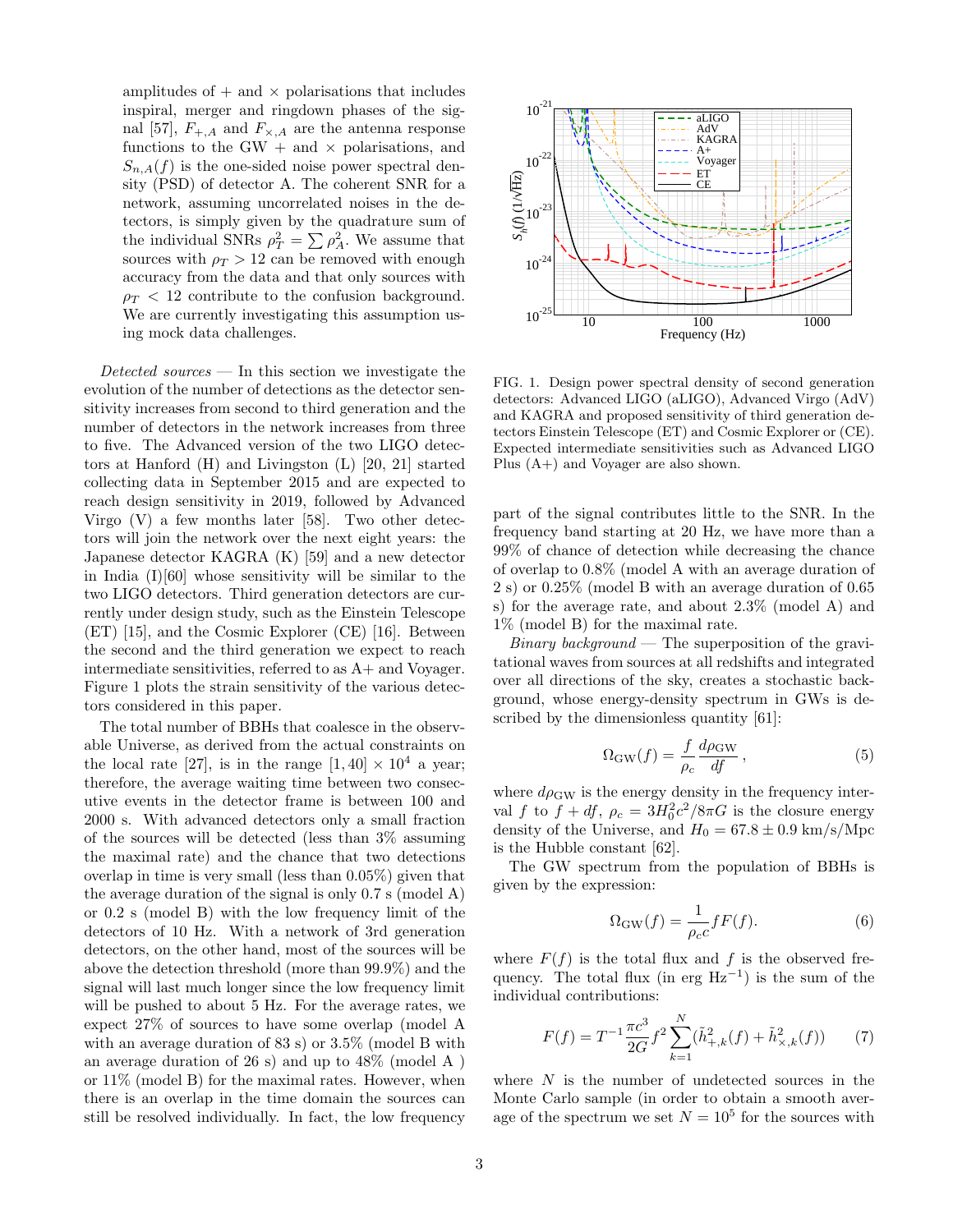$\rho_T < 12$ ). The normalization factor  $T^{-1}$  assures that the

flux has the correct dimension,  $T$  being the length of the data sample.

Our waveform model includes inspiral, merger and ringdown phases of the signal. In the inspiral regime, before the black holes reach the last stable orbit, the slope of the spectrum has the well-known  $f^{2/3}$  behavior:

$$
\Omega_{\rm GW}^{\rm insp}(f) = \frac{5\pi^{2/3}G^{5/3}c^{5/3}}{18c^3H_0^2}T^{-1}f^{2/3}\sum_{k=1}^N\frac{(1+z_k)^{5/3}(\mathcal{M}_k)^{5/3}}{D_{\rm L}(z_k)^2}\left[\frac{(1+\cos^2\iota_k)^2}{4}+\cos^2\iota_k\right]
$$
(8)

where  $M = m_1 + m_2$  is the total mass,  $\mathcal{M} = (m_1 m_2)^{3/5} M^{-1/5}$  the chirp mass and  $D_L(z)$  is the luminosity distance at redshift z. We shall see below that we retrieve this behavior over the relevant range of frequencies.

Fig. 2 shows the energy density  $\Omega_{\rm GW}$  in GWs from undetected BBHs ( $\rho_T < 12$ ) with in Advanced (top plot), A+ (middle plot) and third generation (bottom plot) detectors. Solid (green) curves are the total backgrounds for models A (thick lines) and B (thin lines), respectively, when detected BBH signals are not removed from the data, so they are the same in each plot. For each generation of sensitivity, we consider two different networks: A network of 3 detectors (HLV) located at the sites of LIGO-Hanford, LIGO-Livingston and Virgo and a network of 5 detectors (HLVIK) that includes LIGO India and KAGRA, in addition to HLV. In the top plot, the detectors are assumed to have projected sensitivity levels of advanced detectors shown in Fig. 1. In the middle plot, we assume that all the detectors have the same intermediate sensitivity  $(A+)$ . In the bottom plot, for the third generation we assume the sensitivity of ET in a triangle detector configuration at the location of Virgo and CE for all other detectors.

 $Results$  — The total background from BBHs when detected BBH signals are not removed from the data is expected to dominate over all other sources of stochastic background, up to a few hundred of Hz with an average energy density of  $\Omega_{\rm GW}(10 \text{ Hz}) = 6 \times 10^{-10}$ . With Advanced detectors the BBH confusion background is more than 50% of the total background, and still above  $\Omega_{\rm GW}(10\,\rm Hz) = 10^{-10}$  with the A+ sensitivity. With third generation detectors, on the other hand, the level of the confusion background is decreased by orders of magnitude, reaching  $\Omega_{\rm GW}(10\,{\rm Hz}) = 10^{-14} - 10^{-13}$  with a network of 3 detectors and  $\Omega_{\rm GW}(10\,{\rm Hz})$  =  $10^{-16} - 10^{-14}$ with 5 detectors.

With a network of 5 third generation detectors we are able to decrease the confusion background below the minimal detectable flat energy spectrum (5 years of integration) of  $\Omega_{\rm GW}(10\text{Hz}) = 10^{-13}$ . The detectable value is derived requiring a SNR of  $\rho = 3$  where [29]

$$
\rho = \frac{3H_0^2}{10\pi^2} \sqrt{2T} \left[ \int_0^\infty df \sum_{i=1}^n \sum_{j>i} \frac{\gamma_{ij}^2(f)\Omega_{\text{GW}}^2(f)}{f^6 S_{n,i}(f) S_{n,j}(f)} \right]^{1/2},\tag{9}
$$

for a network of detectors  $i = 1, 2, \dots, n$ . In this expression  $\gamma_{ij}$  is the overlap reduction function characterizing the reduction of sensitivity due to the separation and the relative orientation of the detectors. The contribution to the SNR comes mostly from the closest pair of detectors, namely the LIGO Hanford – LIGO Livingston detector pairs over a frequency interval of 50 Hz. The entire network of detectors is needed to identify the signals, estimate their parameters [64], and then remove their presence from the data. This minimal detectable value is above the current upper limit for the standard inflation model assuming a tensor-to-scalar ratio  $r = 0.1$ , meaning that the detectors' sensitivity should be improved by at least another factor of about 10 to reach a level of  $\Omega_{\rm min} \sim 10^{-15}$ .

An improvement by a factor of 10 in sensitivity past ET and CE would also allow for the removal of the extra confusion background from BNSs that could remain in the data at the level of  $\Omega_{\rm GW}(10\text{Hz}) = 4.5 \times 10^{-13}$ , as shown in Fig.2. The level of this confusion background is uncertain but future detections will provide constraints on the rate of such events and allow for more accurate predictions.

 $Conclusions$  — In this study we have demonstrated that third generation GW detectors will have sensitivities sufficient to directly observe almost every coalescing BBH system in the Universe. However a more detailed analysis is needed to assess how well one can subtract BBH signals from the data, for example using methods similar to those developed for the Big Bang Observer [17, 18] or LISA [65]; this will be addressed in an ongoing mock data challenge. With the binary black hole coalescences removed, these detectors would be sensitive to a PGWB at the level of  $\Omega_{\rm GW} \simeq 10^{-13}$ , after five years of observation, comparable to the sensitivity of LISA [66]. A potential limitation to this sensitivity comes from other astrophysically produced GW, such as those from the coalescence of binary neutron stars, but there is still much uncertainty on the magnitude of this background. Observations of compact binary coalescence events in the coming years will provide the necessary information on their merger rate. The removal of BBH confusion background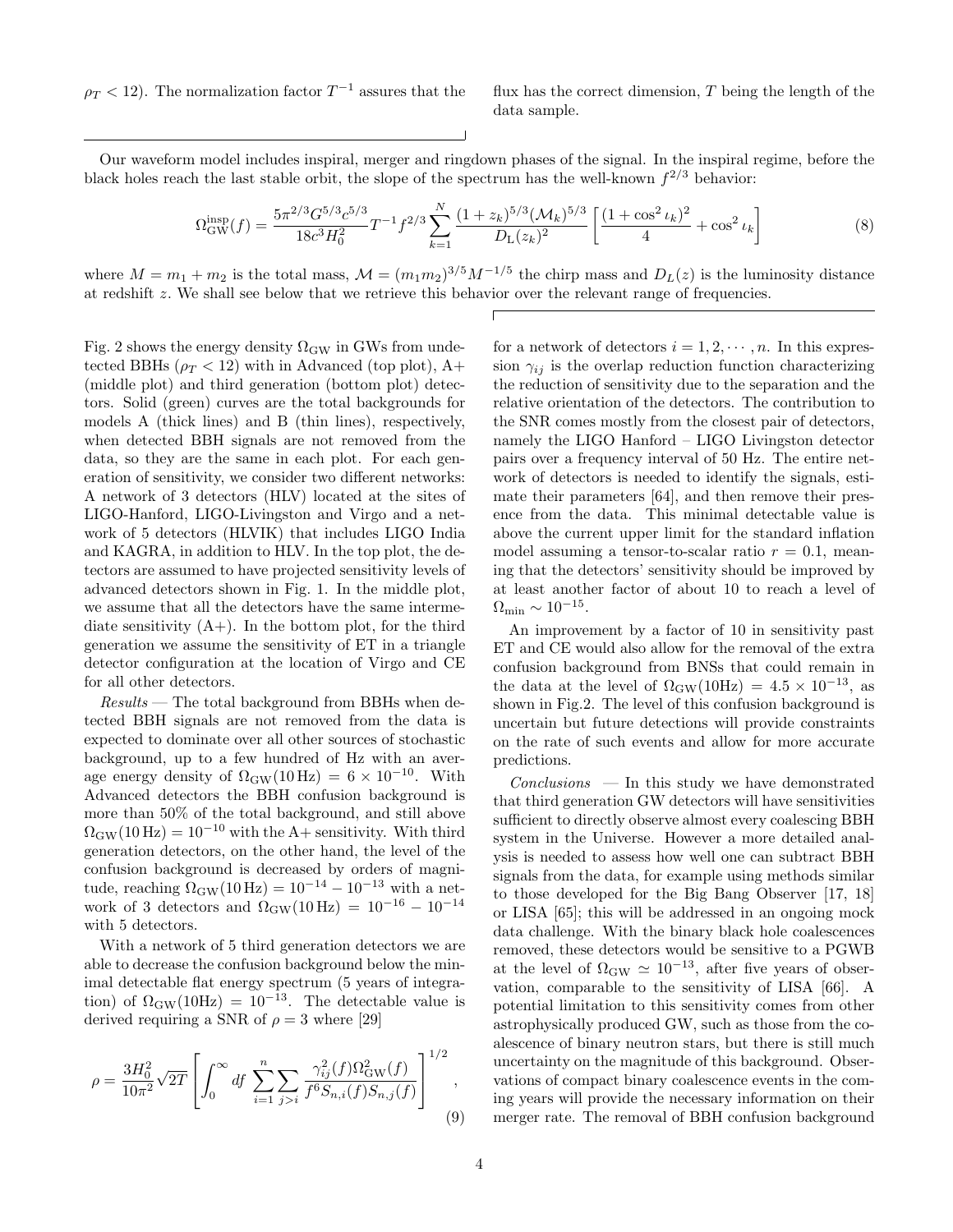

FIG. 2. Energy density spectrum  $\Omega_{\rm GW}$  in GWs from undetected BBHs ( $\rho_T < 12$ ) with in Advanced (top plot), A+ (middle plot) and third generation (bottom plot) detectors. Solid (green) curves are the total backgrounds for models A (thick lines) and B (thin lines), respectively, when detected BBH signals are not removed from the data, so they are the same in each plot. We see that in the tens of Hz region one obtains the characteristic  $f^{2/3}$  slope. The cosmological background from inflation assuming a tensor-to-scalar ratio of  $r = 0.1$  is shown for comparison, and confusion background from unresolved binary neutron stars, assuming an average local rate of 60  $Gpc^{-3}$  yr<sup>-1</sup> [63]. The horizontal solid line is the minimal flat spectrum that can be detected with  $\rho = 3$ with a 5-detector network after five years.

with third generation detectors opens up the possibility to observe the PGWB.

Acknowledgments — We thank Thomas Dent, Vuk Mandic and Alan Weinstein for comments. B.S.S acknowledges the support of Science and Technologies Facilities Council grant ST/L000962/1. N.C received support from NSF grant PHY-1505373. M.E., E.K. and S.V. acknowledge the support of the National Science Foundation and the LIGO Laboratory. LIGO was constructed by the California Institute of Technology and Massachusetts Institute of Technology with funding from the National Science Foundation and operates under cooperative agreement PHY-0757058T.R acknowledges the LIGO Visitors Program and is grateful to X.O. for useful discussions. This article has been assigned LIGO Document number P1600323.

- [1] L. P. Grishchuk, Soviet Journal of Experimental and Theoretical Physics 40, 409 (1975).
- [2] L. P. Grishchuk, Phys. Rev. D 48, 3513 (1993), grqc/9304018.
- [3] A. A. Starobinskii, ZhETF Pisma Redaktsiiu 30, 719 (1979).
- [4] M. Gasperini and G. Veneziano, Astroparticle Physics 1, 317 (1993), hep-th/9211021.
- [5] A. Buonanno, M. Maggiore, and C. Ungarelli, Phys. Rev. D 55, 3330 (1997), gr-qc/9605072.
- [6] J.-F. Dufaux, D. G. Figueroa, and J. García-Bellido, Phys. Rev. D 82, 083518 (2010), arXiv:1006.0217 [astroph.CO].
- [7] T. Damour and A. Vilenkin, Phys. Rev. D 71, 063510 (2005), hep-th/0410222.
- [8] X. Siemens, V. Mandic, and J. Creighton, Physical Review Letters 98, 111101 (2007), astro-ph/0610920.
- [9] S. Ölmez, V. Mandic, and X. Siemens, Phys. Rev. D  $81$ , 104028 (2010), arXiv:1004.0890 [astro-ph.CO].
- [10] T. Regimbau, S. Giampanis, X. Siemens, and V. Mandic, Phys. Rev. D 85, 066001 (2012), arXiv:1111.6638 [astroph.CO].
- [11] C. Caprini, R. Durrer, and G. Servant, Phys. Rev. D **77**, 124015 (2008), arXiv:0711.2593.
- [12] C. Caprini, R. Durrer, T. Konstandin, and G. Servant, Phys. Rev. D 79, 083519 (2009), arXiv:0901.1661 [astroph.CO].
- [13] C. Caprini, R. Durrer, and G. Servant, Journal of Cosmology and Astroparticle Physics 12, 024 (2009), arXiv:0909.0622 [astro-ph.CO].
- [14] T. Regimbau, Research in Astronomy and Astrophysics 11, 369 (2011), arXiv:1101.2762 [astro-ph.CO].
- [15] M. Punturo et al., Classical Quantum Gravity 27, 194002  $(2010).$
- [16] B. P. Abbott, R. Abbott, T. D. Abbott, M. R. Abernathy, K. Ackley, C. Adams, P. Addesso, R. X. Adhikari, V. B. Adya, C. Affeldt, and et al., ArXiv e-prints (2016), arXiv:1607.08697 [astro-ph.IM].
- [17] C. Cutler and J. Harms, Phys. Rev. D **73**, 042001 (2006), gr-qc/0511092.
- [18] J. Harms, C. Mahrdt, M. Otto, and M. Prieß, Phys. Rev.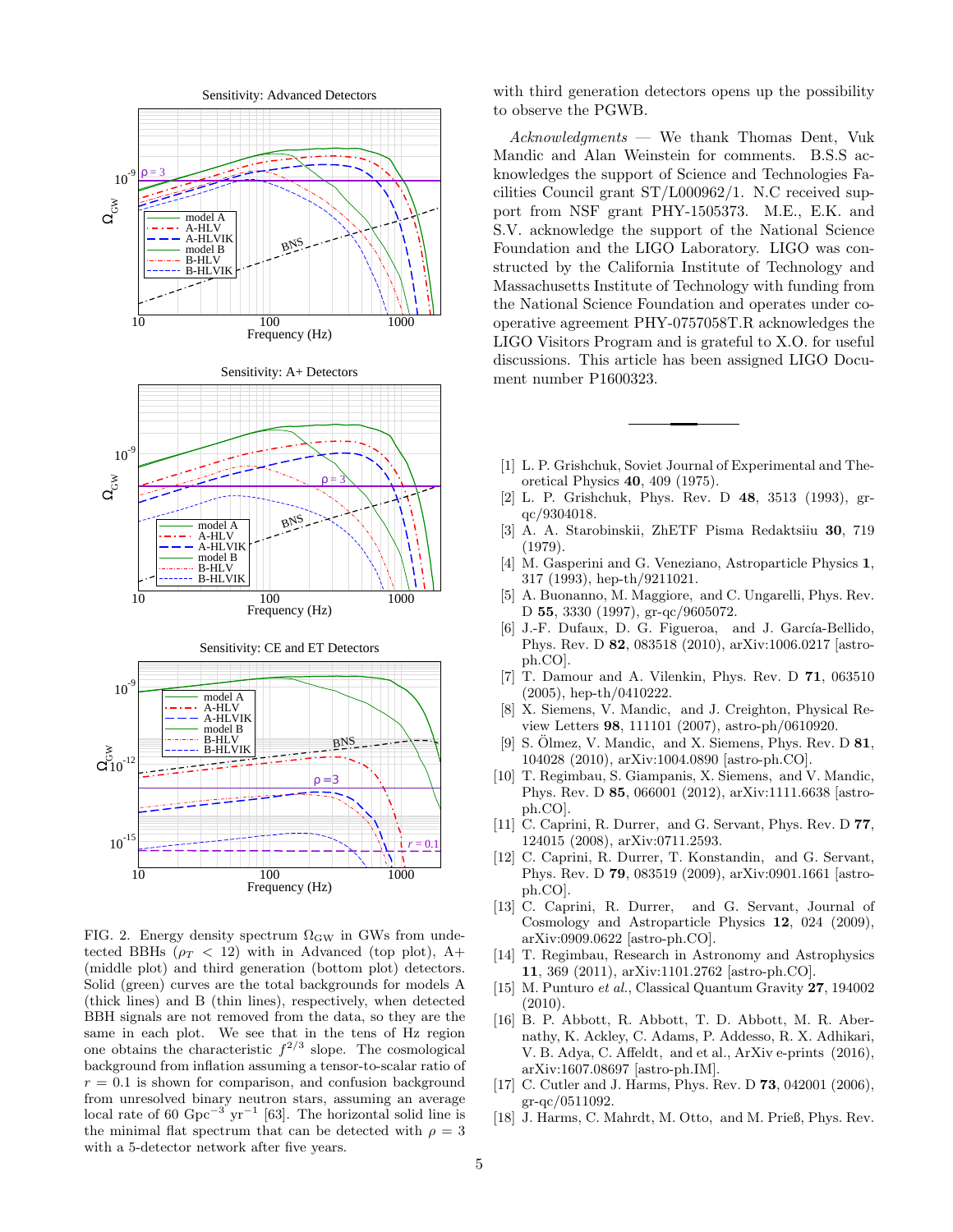D 77, 123010 (2008), arXiv:0803.0226 [gr-qc].

- [19] B. P. Abbott, R. Abbott, T. D. Abbott, M. R. Abernathy, F. Acernese, K. Ackley, C. Adams, T. Adams, P. Addesso, R. X. Adhikari, and et al., Physical Review Letters 116, 131103 (2016), arXiv:1602.03838 [gr-qc].
- [20] G. M. Harry et al. (LIGO Scientific Collaboration), Classical Quantum Gravity 27, 084006 (2010).
- [21] J. Aasi et al. (LIGO Scientific Collaboration), Classical Quantum Gravity 32, 074001 (2015).
- [22] B. P. Abbott, R. Abbott, T. D. Abbott, M. R. Abernathy, F. Acernese, K. Ackley, C. Adams, T. Adams, P. Addesso, R. X. Adhikari, and et al., Physical Review Letters 116, 061102 (2016), arXiv:1602.03837 [gr-qc].
- [23] B. P. Abbott, R. Abbott, T. D. Abbott, M. R. Abernathy, F. Acernese, K. Ackley, C. Adams, T. Adams, P. Addesso, R. X. Adhikari, and et al., Physical Review Letters 116, 241102 (2016), arXiv:1602.03840 [gr-qc].
- [24] B. P. Abbott, R. Abbott, T. D. Abbott, M. R. Abernathy, F. Acernese, K. Ackley, C. Adams, T. Adams, P. Addesso, R. X. Adhikari, and et al., Astrophys. J. Supp. 818, L22 (2016), arXiv:1602.03846 [astro-ph.HE].
- [25] K. Belczynski, M. Dominik, T. Bulik, R. O'Shaughnessy, C. Fryer, and D. E. Holz, Astrophys. J. Supp. 715, L138 (2010).
- [26] C. L. Rodriguez, M. Morscher, B. Pattabiraman, S. Chatterjee, C.-J. Haster, and F. A. Rasio, Physical Review Letters 115, 051101 (2015).
- [27] The LIGO Scientific Collaboration, the Virgo Collaboration, B. P. Abbott, R. Abbott, T. D. Abbott, M. R. Abernathy, F. Acernese, K. Ackley, C. Adams, T. Adams, and et al., ArXiv e-prints (2016), arXiv:1606.04856 [gr-qc].
- [28] The LIGO Scientific Collaboration, the Virgo Collaboration, B. P. Abbott, R. Abbott, T. D. Abbott, M. R. Abernathy, F. Acernese, K. Ackley, C. Adams, T. Adams, and et al., ArXiv e-prints (2016), arXiv:1602.03842 [astroph.HE].
- [29] B. P. Abbott, R. Abbott, T. D. Abbott, M. R. Abernathy, F. Acernese, K. Ackley, C. Adams, T. Adams, P. Addesso, R. X. Adhikari, and et al., Physical Review Letters 116, 131102 (2016).
- [30] X.-J. Zhu, E. Howell, T. Regimbau, D. Blair, and Z.-H. Zhu, Astrophys. J. 739, 86 (2011).
- [31] P. A. Rosado, Phys. Rev. D 84, 084004 (2011).
- [32] S. Marassi, R. Schneider, G. Corvino, V. Ferrari, and S. P. Zwart, Phys. Rev. D 84, 124037 (2011).
- [33] C. Wu, V. Mandic, and T. Regimbau, Phys. Rev. D 85, 104024 (2012).
- [34] X.-J. Zhu, E. J. Howell, D. G. Blair, and Z.-H. Zhu, Monthly Notices of the Royal astronomical Society 431, 882 (2013).
- [35] I. Kowalska-Leszczynska, T. Regimbau, T. Bulik, M. Dominik, and K. Belczynski, Astronomy and Astrophysics 574, A58 (2015).
- [36] D. Meacher, M. Coughlin, S. Morris, T. Regimbau, N. Christensen, S. Kandhasamy, V. Mandic, J. D. Romano, and E. Thrane, Phys. Rev. D 92, 063002 (2015), arXiv:1506.06744 [astro-ph.HE].
- [37] I. Dvorkin, E. Vangioni, J. Silk, J.-P. Uzan, and K. A. Olive, ArXiv e-prints (2016), arXiv:1604.04288 [astroph.HE].
- [38] K. Nakazato, Y. Niino, and N. Sago, ArXiv e-prints (2016), arXiv:1605.02146 [astro-ph.HE].
- [39] T. Regimbau, T. Dent, W. Del Pozzo, S. Giampanis, T. G. F. Li, C. Robinson, C. Van Den Broeck,

D. Meacher, C. Rodriguez, B. S. Sathyaprakash, and K. Wójcik, Phys. Rev. D **86**, 122001 (2012), arXiv:1201.3563 [gr-qc].

- [40] T. Regimbau, D. Meacher, and M. Coughlin, Phys. Rev. D 89, 084046 (2014), arXiv:1404.1134.
- [41] E. Vangioni, K. A. Olive, T. Prestegard, J. Silk, P. Petitjean, and V. Mandic, Mon. Not. Roy. Astr. Soc. 447, 2575 (2015).
- [42] M. Kistler, H. Yuksel, and A. Hopkins, (2013), arXiv:1305.1630.
- [43] M. Trenti, R. Perna, and S. Tacchella, Astrophys. J. Supp. 773, 22 (2013).
- [44] P. Behroozi and J. Silk, Astrophys. J. **799**, 32 (2015).
- [45] I. Dvorkin, J. Silk, E. Vangioni, P. Petitjean, and K. A. Olive, Mon. Not. Roy. Astr. Soc. 452, L36 (2015), arXiv:1506.06761.
- [46] P. Madau and M. Dickinson, AARA 52, 415 (2014).
- [47] K. Belczynski, S. Repetto, D. E. Holz, R. O'Shaughnessy, T. Bulik, E. Berti, C. Fryer, and M. Dominik, Astrophys. J. 819, 108 (2016), arXiv:1510.04615 [astro-ph.HE].
- [48] K. Belczynski, V. Kalogera, and T. Bulik, Astrophys. J. 572, 407 (2002).
- [49] S. Ando, Journal of Cosmology and Astroparticle Physic 6, 007 (2004).
- [50] K. Belczynski, R. Perna, T. Bulik, V. Kalogera, N. Ivanova, and D. Q. Lamb, Astrophys. J. 648, 1110 (2006).
- [51] J. A. de Freitas Pacheco, T. Regimbau, S. Vincent, and A. Spallicci, International Journal of Modern Physics D 15, 235 (2006).
- [52] E. Berger, D. B. Fox, P. A. Price, E. Nakar, A. Gal-Yam, D. E. Holz, B. P. Schmidt, A. Cucchiara, S. B. Cenko, S. R. Kulkarni, A. M. Soderberg, D. A. Frail, B. E. Penprase, A. Rau, E. Ofek, S. J. B. Burnell, P. B. Cameron, L. L. Cowie, M. A. Dopita, I. Hook, B. A. Peterson, P. Podsiadlowski, K. C. Roth, R. E. Rutledge, S. S. Sheppard, and A. Songaila, Astrophys. J. 664, 1000 (2007).
- [53] E. Nakar, Phys. Rep. 442, 166 (2007).
- [54] R. O'Shaughnessy, K. Belczynski, and V. Kalogera, Astrophys. J. 675, 566 (2008).
- [55] M. Dominik, K. Belczynski, C. Fryer, D. E. Holz, E. Berti, T. Bulik, I. Mandel, and R. O'Shaughnessy, Astrophys. J. 759, 52 (2012).
- [56] M. Dominik, K. Belczynski, C. Fryer, D. E. Holz, E. Berti, T. Bulik, I. Mandel, and R. O'Shaughnessy, Astrophys. J. 779, 72 (2013).
- [57] P. Ajith, Phys. Rev. D 84, 084037 (2011), arXiv:1107.1267 [gr-qc].
- [58] J. Aasi et al. (LIGO Scientific Collaboration and Virgo Collaboration), arXiv 1304, 0670 (2013).
- [59] Y. Aso, Y. Michimura, K. Somiya, M. Ando, O. Miyakawa, T. Sekiguchi, D. Tatsumi, and H. Yamamoto, Phys. Rev. D 88, 043007 (2013), arXiv:1306.6747 [gr-qc].
- [60] I. B. et al., (2011), https://dcc.ligo.org/LIGO-M1100296/public.
- [61] B. Allen and J. D. Romano, Phys. Rev. D 59, 102001 (1999).
- [62] P. A. R. Ade et al. (Planck), (2015), arXiv:1502.01589 [astro-ph.CO].
- [63] M. Dominik, E. Berti, R. O'Shaughnessy, I. Mandel, K. Belczynski, C. Fryer, D. E. Holz, T. Bulik, and F. Pannarale, Astrophys. J. 806, 263 (2015),